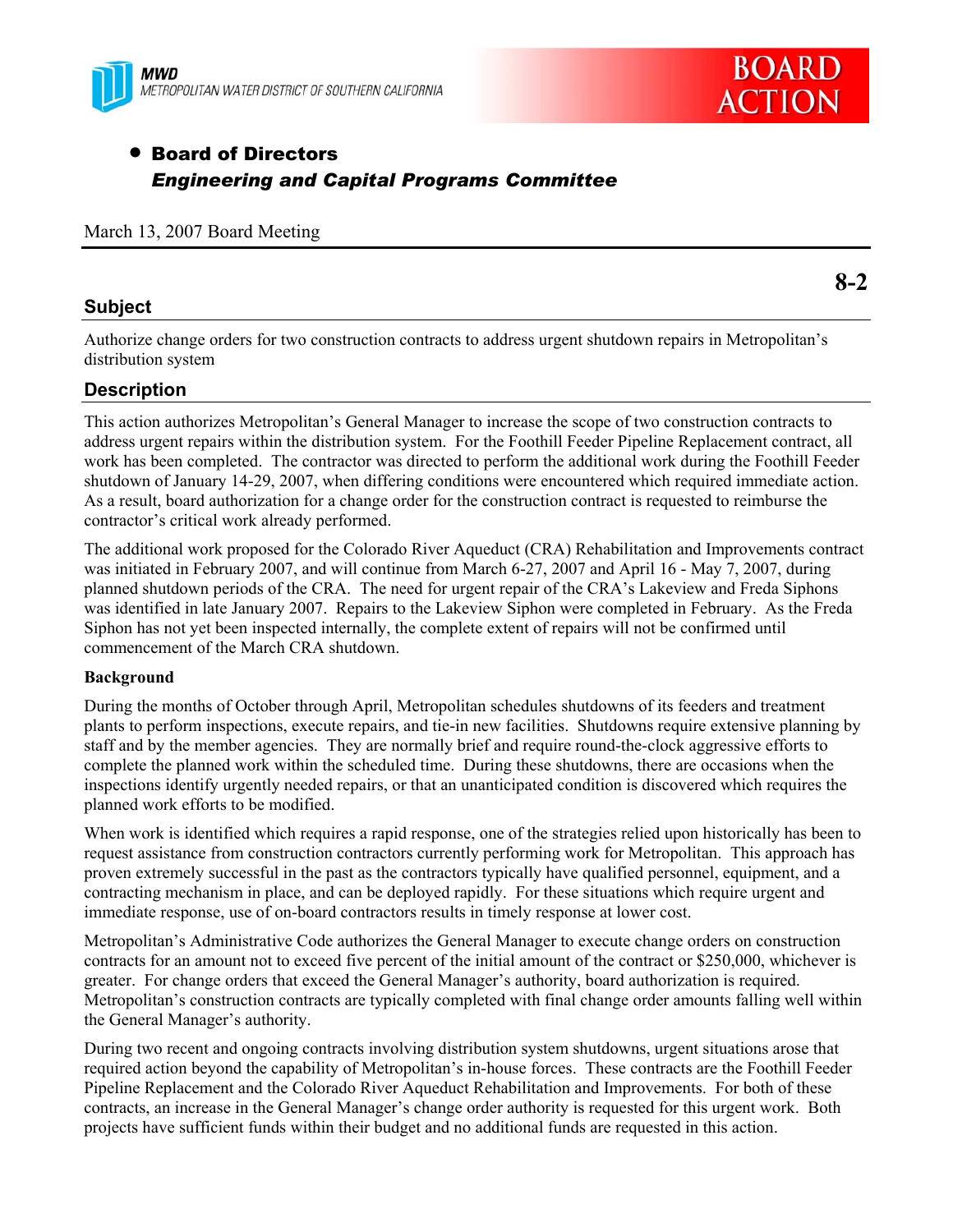#### **Foothill Feeder Pipeline Replacement**

The Foothill Feeder is a 201-inch-diameter prestressed concrete cylinder pipeline that was constructed in 1968 and conveys water to the Sepulveda, West Valley and East Valley Feeders serving the Central Pool and western portions of Metropolitan's service area. In September 2006, Metropolitan's Board awarded Contract No. 1638 to Mladen Buntich Construction Co., Inc. in the amount of \$1.841 million, to perform repairs to the Foothill Feeder. Under Metropolitan's Administrative Code, the General Manager's authority to issue change orders on this contract is \$250,000. Principal elements of the repair work were performed during a January 14-29, 2007 shutdown of the feeder. Construction was completed on February 28, 2007.

Differing conditions were encountered during excavation of the pipe. In order to expedite the repairs, the contractor was requested to change the construction plan to accommodate the unforeseen changes. Specifically, a concrete cradle was discovered under the existing pipeline which was not identified on the feeder's as-built drawings. Presence of the cradle required an increase in the size and length of the shoring used to support the sides of the excavation. A crack at the crown of the existing pipe section was also detected after the pipe was uncovered, requiring demolition of the existing pipeline in several pieces to ensure safe handling and disposal of the cracked pipe. Finally, near the end of the shutdown, a leak was discovered in the pipe segment adjacent to the cracked pipe. The shutdown was extended and an internal seal was installed to repair this leak. These changes in the construction plan were required immediately in order to complete the critical repairs to the Foothill Feeder within the time constraints of the operational shutdown. Deferral of this work was not an option.

This action authorizes the General Manager to execute change orders with Mladen Buntich Construction Co., Inc. up to a new aggregate amount not to exceed \$700,000 (38 percent of the original contract). The project will remain within budget, as funds are available within the existing appropriation. No additional appropriation of funds is required.

#### **CRA Rehabilitation and Improvements**

The Colorado River Aqueduct (CRA) is a 242-mile-long conveyance system that transports water from Lake Havasu to Lake Mathews. The CRA provides the only means for Metropolitan to convey water from the Colorado River to Southern California. In November 2006, Metropolitan's Board awarded Contract No. 1641 to W. A. Rasic Construction Company, Inc. in the amount of \$10.25 million, to rehabilitate cast iron blow-offs, outlets, and isolation gates. Under Metropolitan's Administrative Code, the General Manager's authority to issue change orders on this contract is \$512,500. Principal elements of this work are planned to be performed during a March 6-27, 2007 shutdown and an April 16 - May 7, 2007 reduced-flow period of the CRA. Rehabilitation work is currently on schedule and is approximately 25 percent complete.

On January 21, 2007 multiple leaks were detected in the CRA's Lakeview and Freda Siphons. A shutdown and inspection of the Lakeview Siphon on January 25, 2007 revealed 19 cracks that require the installation of inner seal bands to prevent leakage. Water demands prevented inspection of the Freda Siphon at that time. Based on previous inspection notes and observed wet spots on the ground surface above, it is estimated that approximately 32 bands will be required for the Freda Siphon. The cause of the pipe leakage on both siphons is likely due to the recent unusually cold weather, which caused the concrete pipe to shrink and hairline cracks to develop. In order to expedite repairs, W. A. Rasic Construction Company, Inc. has been requested to perform repairs of the Lakeview Siphon in February and Freda Siphon in March 2007. The Lakeview Siphon work has now been completed, while the Freda Siphon work is scheduled to take place during the planned shutdown.

This action authorizes the General Manager to execute change orders with W. A. Rasic Construction Company, Inc. up to a new aggregate amount not to exceed \$1,212,500 (12 percent of the original contract). The project will remain within budget, as funds are available within the existing appropriation. No additional appropriation of funds is required.

These projects have been evaluated and recommended by Metropolitan's Capital Investment Plan Evaluation Team and funds have been included in the fiscal year 2006/07 capital budget. See **Attachment 1** for the Location Maps.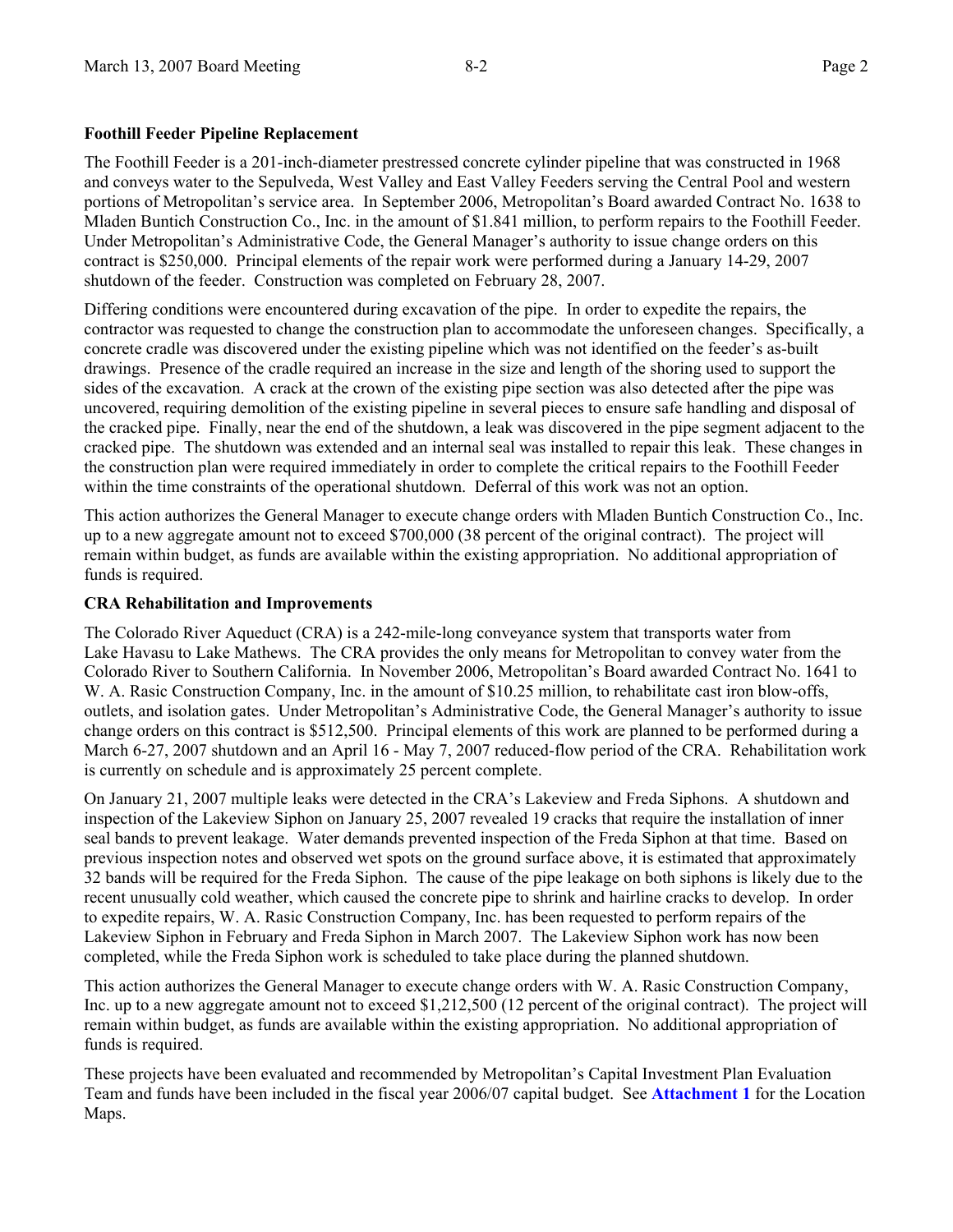# **Policy**

Metropolitan Water District Administrative Code Section 8115: Negotiated Contracts

# **California Environmental Quality Act (CEQA)**

## **Foothill Feeder Pipeline Replacement**

CEQA determination for Option #1:

The environmental effects from the construction of the proposed project were evaluated in the Foothill Feeder Repair and Future Inspections Project Final Environmental Impact Report (Final EIR), which were certified by the Board on December 13, 2005. The Board also approved the Findings of Fact (findings), the Statement of Overriding Considerations, the Mitigation Monitoring and Reporting Program (MMRP), and the project itself. The current board action authorizes an increase in the General Manager's authority to execute change orders with no substantial modifications to the original approved project. Hence, the previous environmental documentation acted on by the Board in conjunction with the proposed action fully complies with CEQA and the State CEQA Guidelines. Accordingly, no further CEQA documentation is necessary for the Board to act on the proposed action.

The CEQA determination is: Determine that the proposed action has been previously addressed in the certified 2005 Final EIR, findings, SOC, and MMRP and that no further environmental analysis or documentation is required.

## **CRA Rehabilitation and Improvements**

CEQA determination for Option #1:

**Cast Iron Blow-Off Replacement Phase 4:** To comply with CEQA and the State CEQA Guidelines, Metropolitan as Lead Agency prepared in October 2001, a Mitigated Negative Declaration (MND) for the Colorado River Aqueduct Conveyance Reliability Program. The Board later adopted the MND and the Mitigation Monitoring and Reporting Program (MMRP) on January 8, 2002. Subsequent to the adoption of the MND two Addendums were prepared to evaluate minor modification to components of the Colorado River Aqueduct Conveyance Reliability Program. The current board action authorizes an increase in the General Manager's authority to execute change orders with no substantial modifications to the original approved project. Hence, the previous environmental documentation in conjunction with the project complies with CEQA and the State CEQA Guidelines. Accordingly, no further environmental documentation is necessary for the Board to act on with respect to the proposed actions.

**San Jacinto Diversion Structure and Warren Road Gates Rehabilitation, Aqueduct, Reservoir, and Discharge Line Isolation Gates:** To comply with CEQA and the State CEQA Guidelines, Metropolitan as the Lead Agency determined that the proposed project was categorically exempt (i.e., Class 1, Section 15301 and Class 2, Section 15302 of the State CEQA Guidelines), and approved the project on February14, 2006. A Notice of Exemption (NOE) was filed on the projects at that time and the statute of limitations has ended. The current board action authorizes an increase in the General Manager's authority to execute change orders with no substantial modifications to the original approved project. Hence, the previous environmental documentation in conjunction with the project complies with CEQA and the State CEQA Guidelines. Accordingly, no further environmental documentation is necessary for the Board to act on with respect to the proposed actions.

The CEQA determination is: Determine that the proposed actions have been previously addressed in the 2006 NOE (Classes 1 and 2, Sections 15301 and 15302 of the State CEQA Guidelines) and that no further environmental analysis or documentation is required.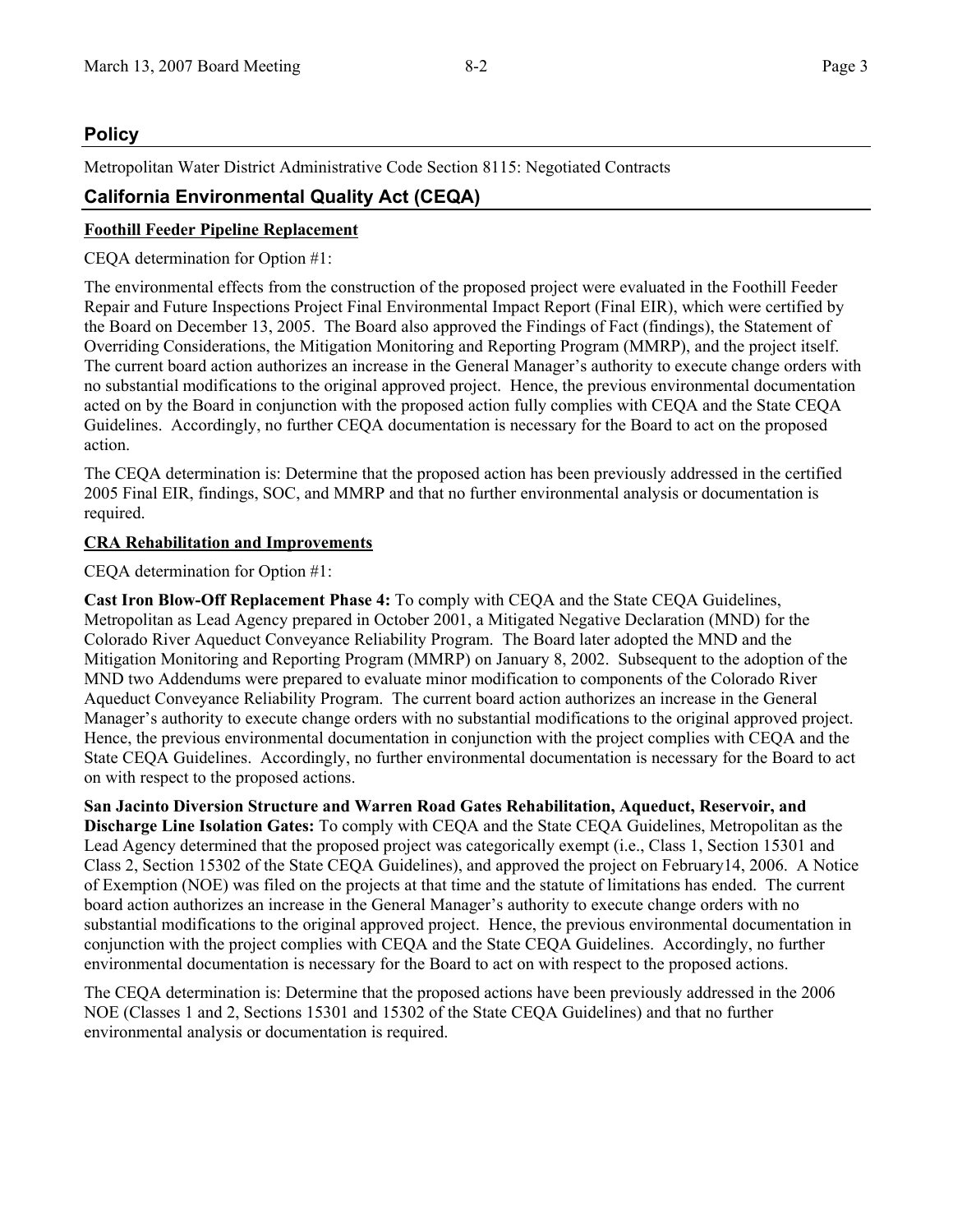#### **Staff Recommendation**

Adopt the CEQA determinations and

- a. Authorize the General Manager to execute change orders on the Foothill Feeder Pipeline Repair contract up to an aggregate amount of \$700,000; and
- b. Authorize the General Manager to execute change orders on the CRA Rehabilitation and Improvements contract up to an aggregate amount of \$1,212,500.

**Fiscal Impact:** \$1.15 million of previously budgeted and appropriated funds

2/27/2007 *Roy L. Wolfe Date* 

*Manager, Corporate Resources* 

2/27/2007 *Jeffrey Kightlinger General Manager Date* 

**Attachment 1 – Location Maps** 

BLA #5272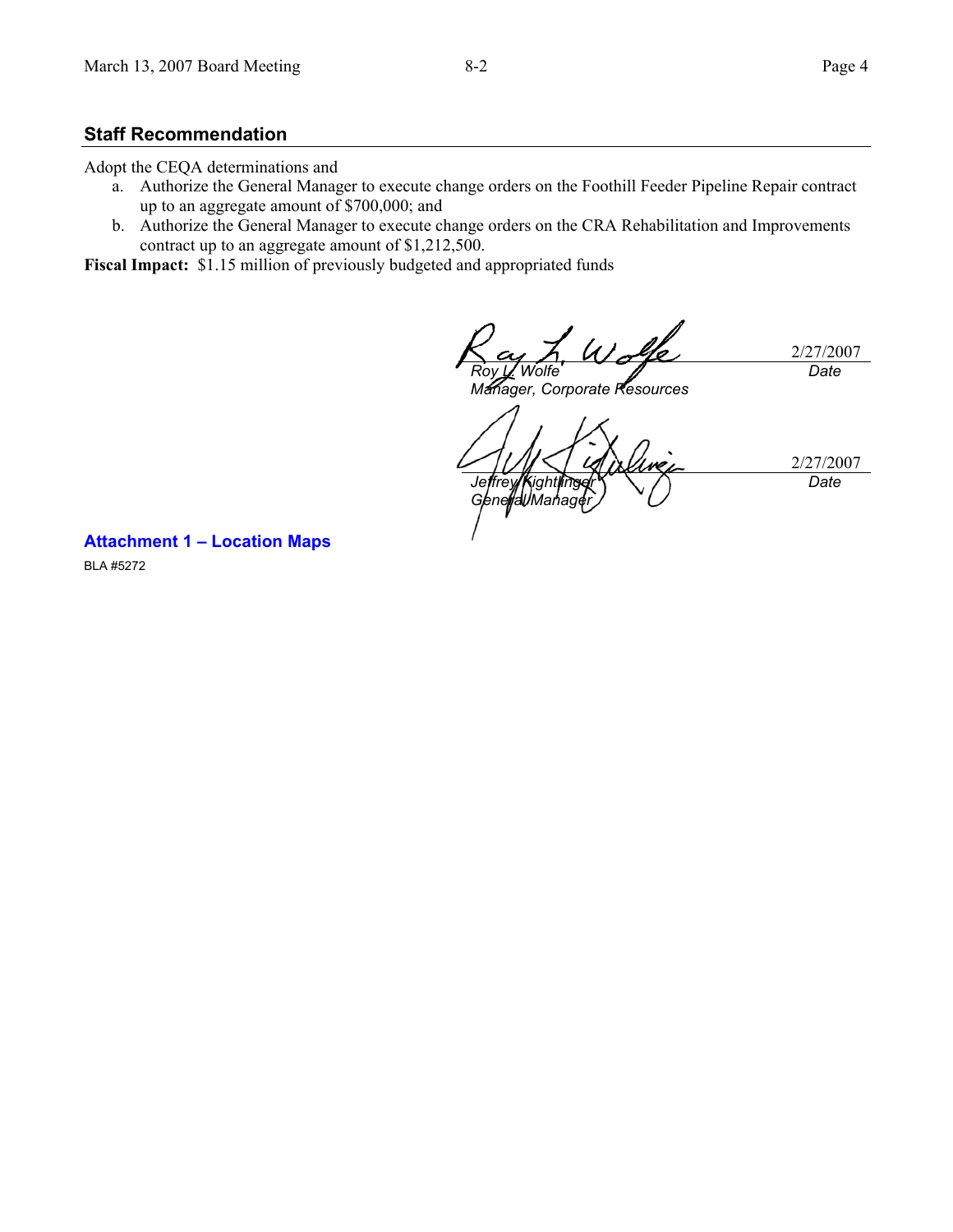